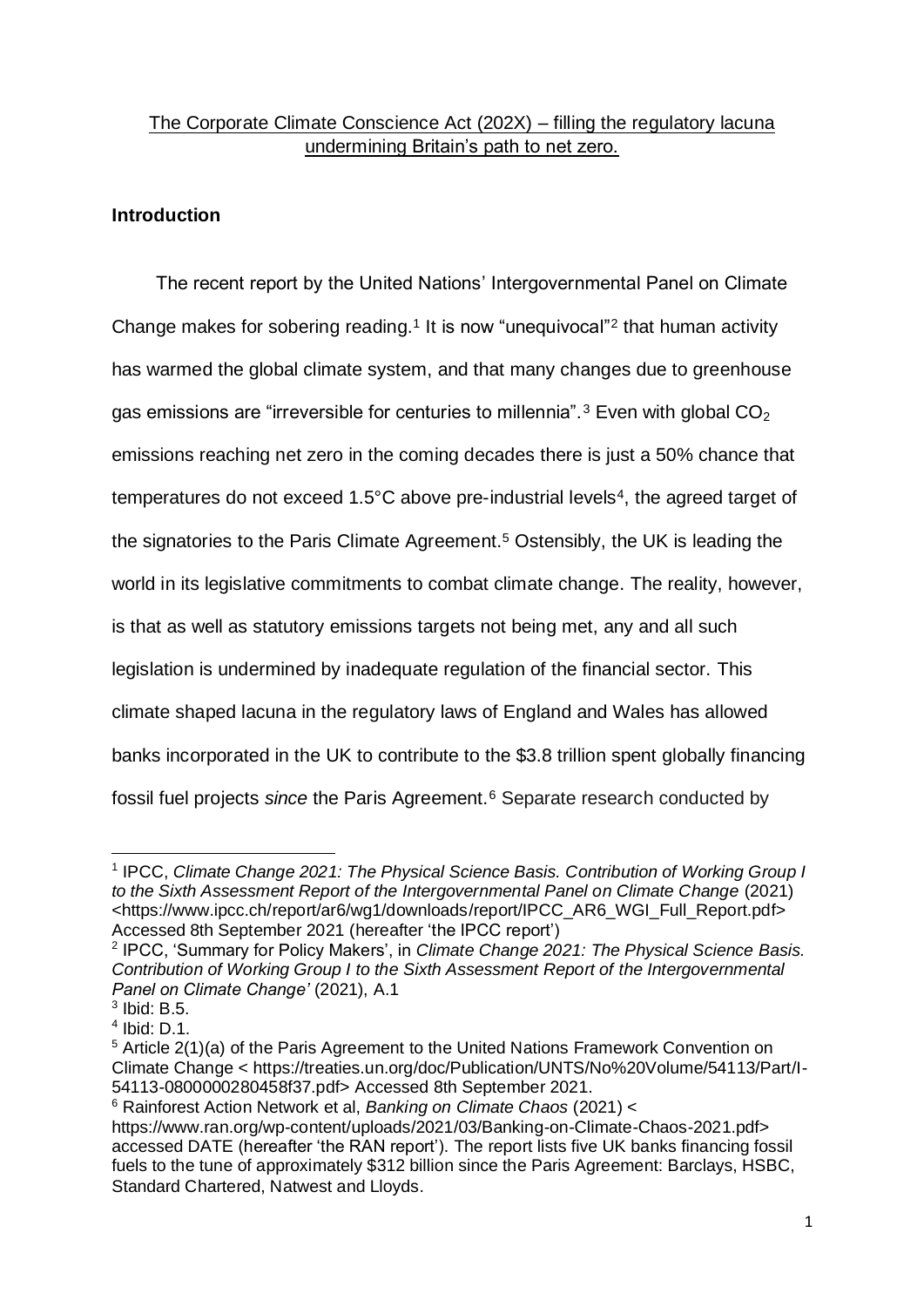Greenpeace states that in the year 2019 alone the UK financial sector (banks and asset managers) were responsible for 805 million tonnes of  $CO<sub>2</sub>$  emissions, a staggering 1.8 times the UK net emissions for that year at 455 million tonnes. <sup>7</sup> Simply put, this is evidence of market failure. As will be shown, current climate legislation completely ignores the financial sector, and statutes governing financial regulation are inadequate in that they facilitate that market failure.<sup>8</sup> This will highlight the need for robust policy intervention that incorporates a 'climate conscience' into the currently toothless regulatory regime of the Bank of England's Prudential Regulation Authority. This will utilise existing institutions and provide for economic incentives and penalties. As well as being necessary and morally worthwhile, this reform is simple, economically astute, and will make the law more effective, both in preventing domestic legislation and international agreements from being undermined and in adapting to the biggest problem of the 21st century.

#### **I. Problem**

The UK's net zero target stems from the Climate Change Act 2008 (2050 Target Amendment) Order 2019. This commits the government to reducing the net UK carbon account to 100% below the 1990 baseline, thereby aligning domestic legislation with the international pledge made via Article 2(1)(a) of the Paris Agreement.<sup>9</sup> While the target is clear and set in law, how to accomplish it is not. The

<sup>7</sup> Greenpeace, *The Big Smoke: The Global Emissions of the UK Financial Sector* (2021), p. 11 < https://www.greenpeace.org.uk/wp-content/uploads/2021/05/The-Big-Smoke-theglobal-emissions-of-the-UK-financial-sector.pdf> Accessed 8th September 2021. <sup>8</sup> This is despite Article 2(1)(c) of the Paris agreement being 'to make finance flows

consistent with a pathway towards low greenhouse gas emissions and climate-resilient development'.

<sup>9</sup> The Climate Change Act 2008 (2050 Target Amendment) Order 2019, s. 2.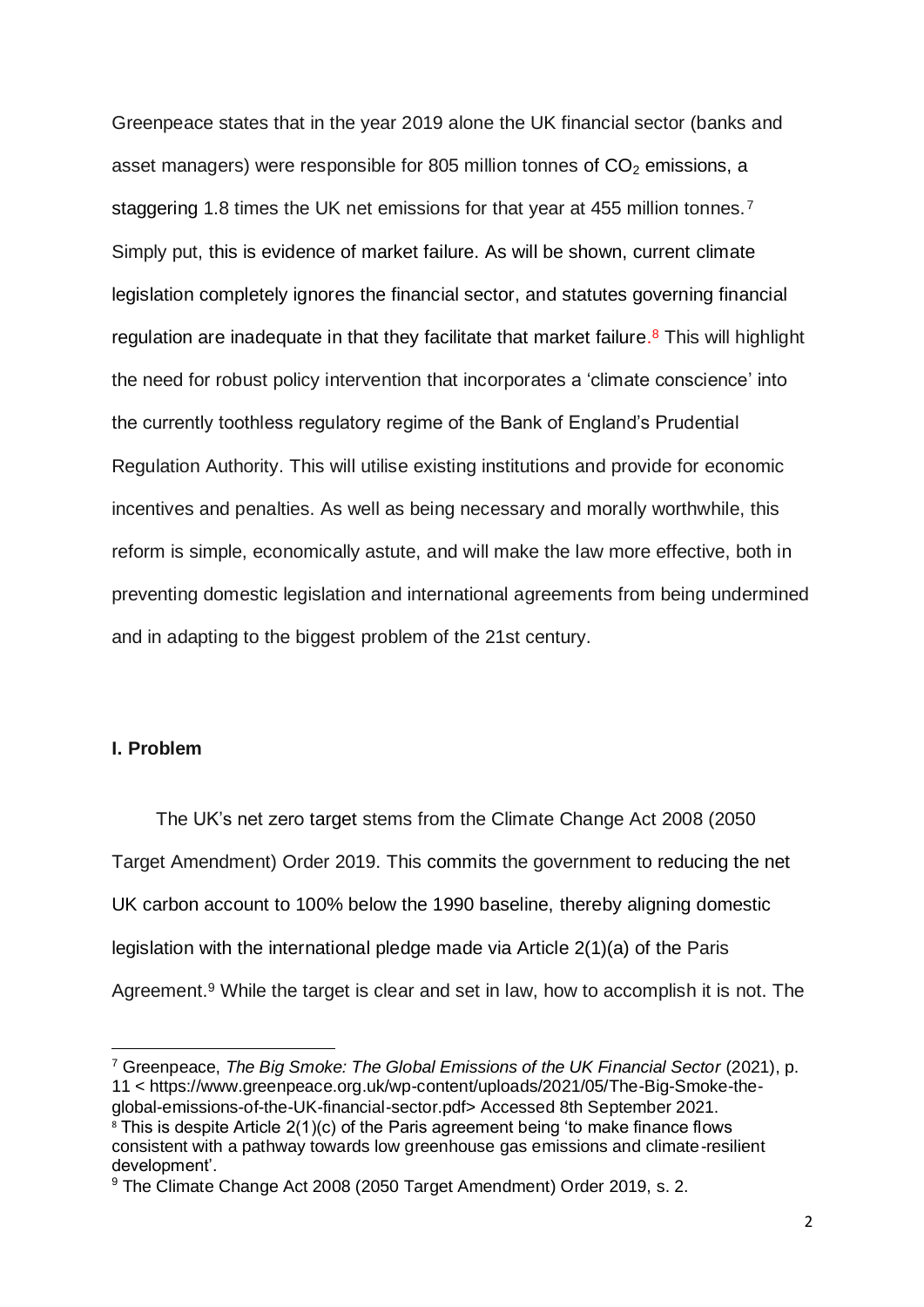ostensible tool for mapping our road to net zero is the Climate Change Act 2008. This Act established an independent statutory body, the Committee on Climate Change (CCC), to advise the incumbent government.<sup>10</sup> Amongst its functions is advising the Secretary of State in their duty to set 'carbon budgets' (essentially emissions quotas) for succeeding periods.<sup>11</sup> Accompanying the carbon budgets in each report is a list of policy advice, to assist the Secretary of State in their duty to prepare proposals to meet the budgets.<sup>12</sup> This legislative mechanism is ineffective for two reasons. The first is that as a result of the CCC's independence, what to include in their report discretionary. Despite input from an advisory group<sup>13</sup> specifically tasked with addressing net zero finance, they failed to include any policies pertaining to the financial sector in the Sixth Carbon Budget.<sup>14</sup> Lacking explicit legislative direction it seems the CCC will not address the emissions for which the financial sector is responsible. The second reason is that the CCC's proposals are not legally binding, so even if financial policy was suggested it would not force the necessary changes. Indeed, the practice of government has been to set the CCC's targets into law and either ignore or poorly implement their recommendations. For example, the Sixth Carbon Budget's target was enacted via the Carbon Budget Order 2021 in June. <sup>15</sup> However, out of the 92 recommendations

<sup>&</sup>lt;sup>10</sup> The Climate Change Act 2008, s. 32. Hereafter, 'the 2008 Act'.

<sup>&</sup>lt;sup>11</sup> Ibid, s. 34; for the Secretary of State's duty, see s. 4.

<sup>12</sup> Ibid, s. 13.

<sup>13</sup> The Advisory Group on Finance, *The Road to Net Zero Finance* (2020) <https://www.theccc.org.uk/publication/the-road-to-net-zero-finance-sixth-carbon-budgetadvisory-group/> Accessed 10th September 2021

<sup>14</sup> The Climate Change Committee, *The Sixth Carbon Budget: The UK's Path to Net Zero* (2020) <https://www.theccc.org.uk/wp-content/uploads/2020/12/The-Sixth-Carbon-Budget-The-UKs-path-to-Net-Zero.pdf> Accessed 10th September 2021

<sup>&</sup>lt;sup>15</sup> This committed the government to a 78% reduction in  $CO<sub>2</sub>$  emissions compared to 1990 levels by 2035.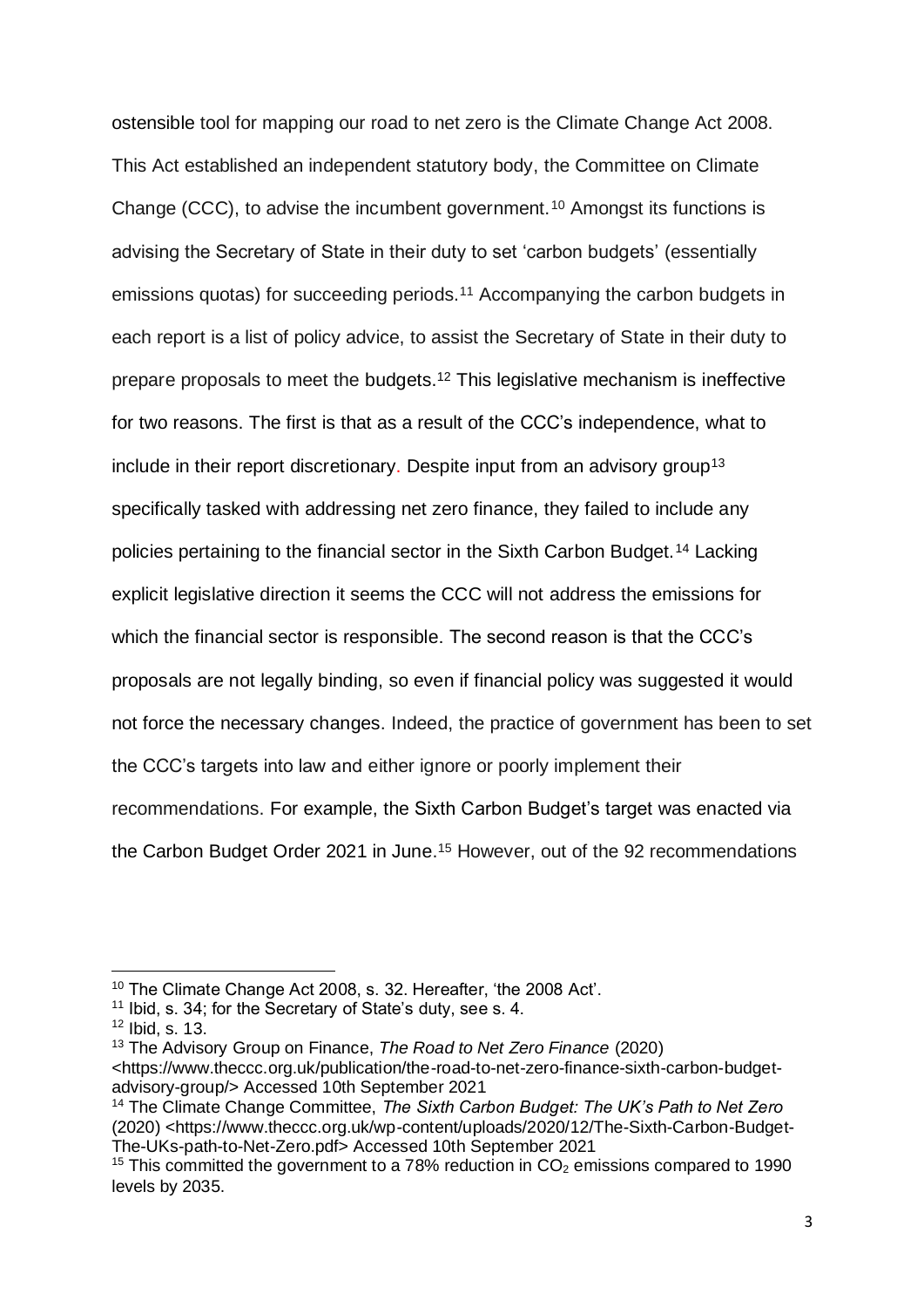made in that report, as of June 2021 only 11 had been achieved in full, <sup>16</sup> with the CCC finding only 'one-fifth… "potentially on track" for full delivery'.<sup>17</sup> This has led to a 'policy gap' on the pathway to net zero.<sup>18</sup> This gap is left to be filled by incohesive and frankly inadequate policy, particularly regarding transitioning to a net zero economy. 19

Exacerbating this problem is the complete lack of climate orientated provisions in the statutes governing financial services regulators. The primary legislation for the financial services industry is the Financial Services and Markets Act 2000 (FSMA), as significantly amended by the Financial Services Act 2012. Chief amongst these amendments was replacing the previous regulator with two separate entities: the Financial Conduct Authority (FCA) and the Prudential Regulation Authority (PRA).<sup>20</sup> As mentioned, scrutiny of the FSMA reveals no mention of climate objectives; not in the specific objectives relative to the regulators' separate functions, nor in the regulatory principles to be applied by both regulators.<sup>21</sup> So, neither regulator can use their regulatory powers to prevent financial institutions from funding fossil fuel projects and undermining domestic legislation and international agreements, simply because they have no power or mandate to do so. They must instead adhere to their enacted objectives which boil down to stability of the UK financial system and facilitating fair and effective markets and competition. When the ordinary process of

<sup>16</sup> The Climate Change Committee, *Progress in Reducing Emissions: 2021 Report to Parliament* (2021) <https://www.theccc.org.uk/wp-content/uploads/2021/06/Progress-inreducing-emissions-2021-Report-to-Parliament.pdf> Accessed 10th September 2021.  $17$  Ibid, p. 26.

 $18$  Ibid, p. 16.

 $19$  Examples can be found in varving amounts of detail in the Green Finance Strategy (2019), the Energy White Paper (2020) and the Prime Minister's Ten Point Plan for a Green Industrial Revolution (2020), amongst others.

<sup>&</sup>lt;sup>20</sup> The Financial Services Act 2012, s. 6.

<sup>&</sup>lt;sup>21</sup> See the Financial Services and Markets Act 2000, Chapter 1 for the FCA's objectives; Chapter 2 for the PRA's objectives; and s. 3B for the regulatory principles to be applied by both.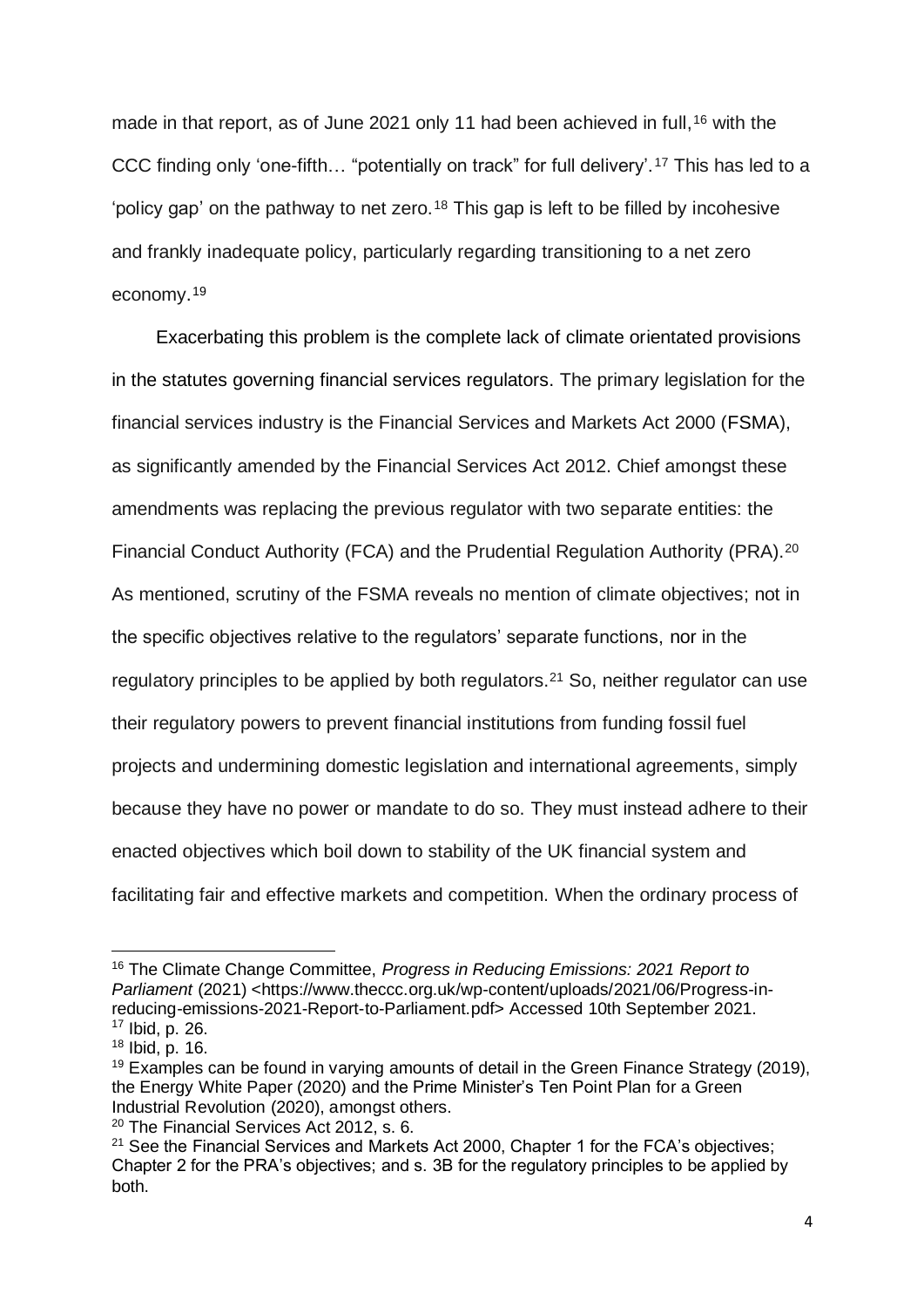market operation is to jeopardise the welfare of the climate (and by implication society), and all the regulators can do is facilitate that, the result has to be seen as market and regulatory failure.<sup>22</sup>

The interpretation of the duties of directors in the Companies Act 2006 is evidence of this market failure. At first glance, that in promoting the success of the company directors must 'have regard' to the 'impact of the company's operations on the community and the environment' seems significant.<sup>23</sup> In practice this is not the case. The wording of the provision is vague ('have regard'; 'good faith'), with the legal ambiguity allowing environmental concerns to be subject to the 'success of the company'. The success of the company essentially means maximizing wealth for shareholders. This panders to well established shareholder primacy of UK company law pre-2006,<sup>24</sup> under the guise of 'enlightened' shareholder value principles post-2006. <sup>25</sup> Coupled with no direct enforcement mechanism the provision is useless in terms of climate action. The courts have effectively confirmed this in *R (on the application of People & Planet) v HM Treasury*. <sup>26</sup> In this case campaigners attempted a judicial review of Treasury investment in Royal Bank of Scotland which made it a majority shareholder. They argued climate commitments were undermined due to the nature of RBS investments. In refusing the application the court held that to

<sup>&</sup>lt;sup>22</sup> Economists have described climate change as evidence of market failure for some time. For example, see Sir Nicholas Stern 'The economics of climate change', *The American Economic Review* Vol 98(2), 2008, pp. 1-37.

 $23$  The Companies Act, s. 172(1)(d).

 $24$  For a comprehensive analysis of this subject see. Association of Chartered Certified Accountants, *Shareholder Primacy in UK Corporate Law: An Exploration of the Rationale and Evidence* (2011) <https://www.accaglobal.com/uk/en/technical-activities/technicalresources-search/2011/september/rationale-and-evidence.html> Accessed 29th September 2021.

 $25$  For enlightened shareholder value and section 172 of the Companies Act 2006 generally, see Richard Williams, 'Enlightened Shareholder Value in UK Company Law' (2012), *UNSW Law Journal* 35(1), PL 360.

<sup>26</sup> [2009] EWHC 3020 (Admin).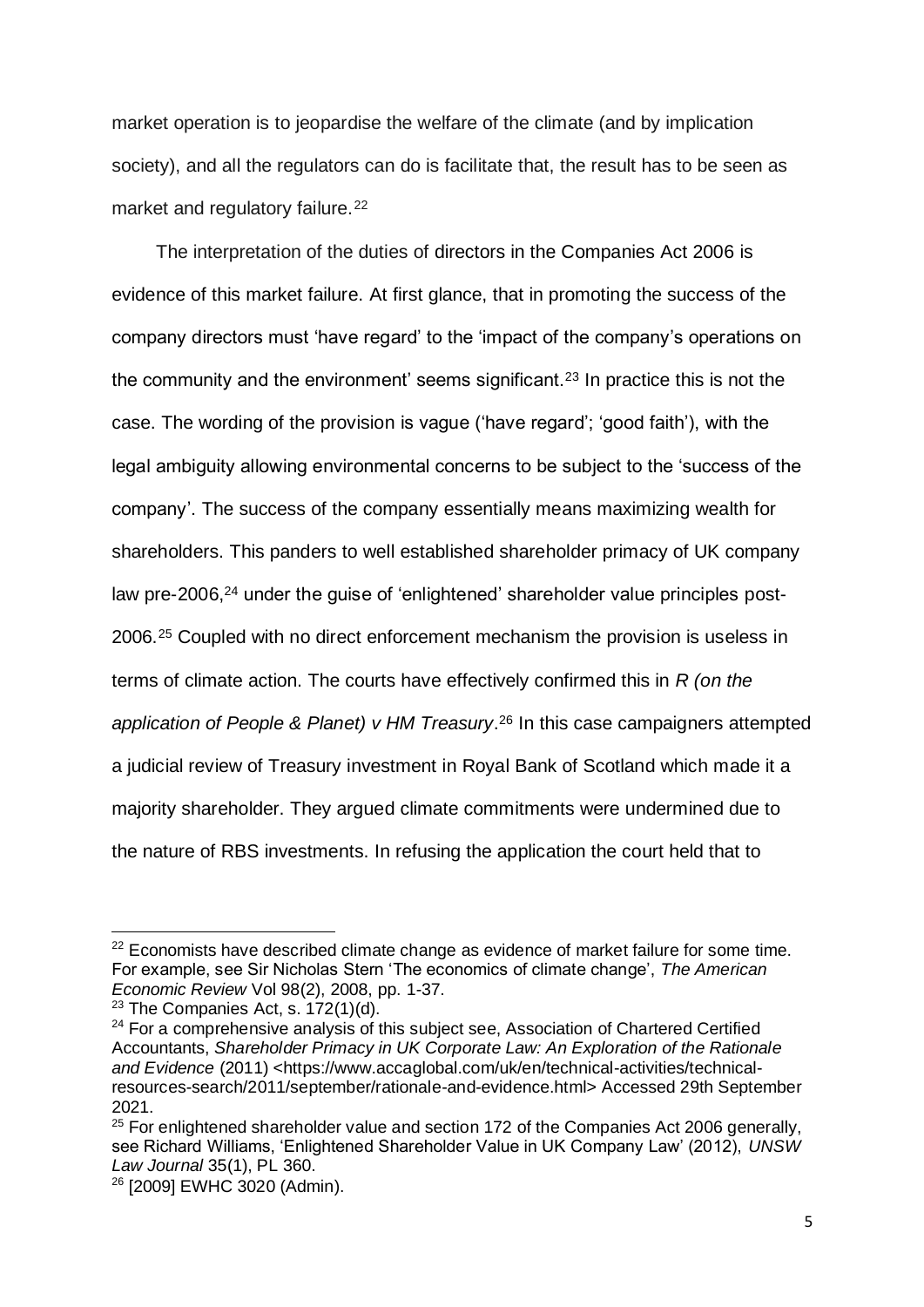impose government policy regarding combating climate change would, in the words of Mr Justice Sales, 'come into conflict with, and […] cut across, the duties of the RBS Board as set out in section 172(1)'.<sup>27</sup> Not even a government institution bound by legislative climate targets could infringe on the rights of directors to exercise their activities for the success of the company. In other words, the market triumphs environmental concerns.

What is left is a financial system in which regulators are facilitative in market failure, hindered as they are by their own objectives, and where individual environmental responsibility established in law at director level can be skirted in pursuit of success in that market. It should come as no surprise, then, that the response of the regulators to climate change has been weak. In letters dated March 2021 the Chancellor of the Exchequer instructed the Bank of England's monetary<sup>28</sup> and financial<sup>29</sup> policy committees, the PRA $30$  and the FCA $31$  to 'have regard to the government's commitment to achieve a net zero economy by 2050'.<sup>32</sup> The imprecision of the language only compounds the inadequacy of this dictum: the extent to which regulators must 'have regard' is unclear, and there is no mention of penalties for non-compliance. The responses have been predictably insubstantial.

<sup>27</sup> Ibid, paragraph 34.

<sup>28</sup> HM Treasury, *Remit for the Monetary Policy Committee* (2021)

<sup>&</sup>lt;https://www.bankofengland.co.uk/-/media/boe/files/letter/2021/march/2021-mpc-remitletter.pdf?la=en&hash=C3A91905E1A58A3A98071B2DD41E65FAFD1CF03E> Accessed 21st September 2021.

<sup>29</sup> HM Treasury, *Remit and Recommendations for the Financial Policy Committee* (2021) <https://www.bankofengland.co.uk/-/media/boe/files/letter/2021/march/fpc-remit-andrecommendations-letter-

<sup>2021.</sup>pdf?la=en&hash=3C5B23BE764387498155F61CAF255417E665CCE8> Accessed 21st September 2021.

<sup>30</sup> HM Treasury, *Recommendations for the Prudential Regulation Committee* (2021) <https://www.bankofengland.co.uk/-/media/boe/files/letter/2021/april/chancellor-letter-march-2021-prc.pdf > Accessed 21st September 2021.

<sup>31</sup> HM Treasury, *Recommendations for the Financial Conduct Authority* (2021) <https://assets.publishing.service.gov.uk/government/uploads/system/uploads/attachment\_d ata/file/972445/CX\_Letter\_-\_FCA\_Remit\_230321.pdf> Accessed 21st September 2021. <sup>32</sup> Ibid.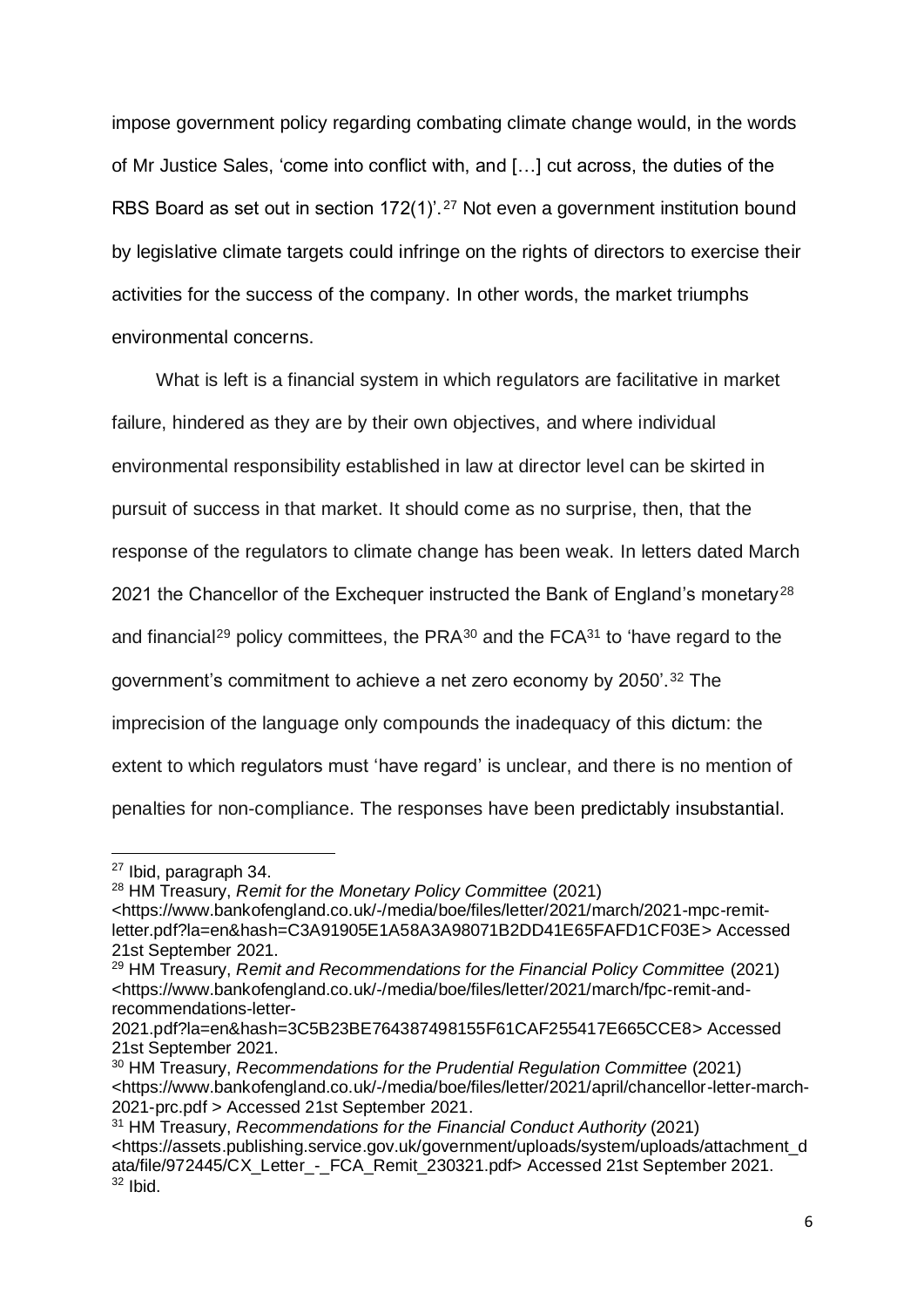The FCA's website points to new disclosure rules for companies with a UK premium listing,<sup>33</sup> and a revised stewardship code as evidence of their response to their changed remit, despite both of these changes occurring in 2020.<sup>34</sup> Meanwhile, the PRA's literature celebrates 'setting expectations', which it was doing in 2018, 35  $2019^{36}$  and in its most recent 2021 business plan.<sup>37</sup> Clearly no concrete expectations have been set and even if they had it is not clear whether there are penalties for noncompliance, rendering the system futile. Further, these 'expectations', along with the FCA responses mentioned above, relate only to climate reporting and risk management. While undoubtedly necessary across the industry to manage climate change, they avoid the real concern: that regulated bodies can operate free of climate conscience in their activities. The tools exist in current legislation to manage this problem, but only when regulators can use them with regard to explicit climate objectives can the problem be properly addressed.

<sup>33</sup> Financial Conduct Authority, *Policy Statement: proposals to enhance climate-related disclosures by listed issuers and clarification of existing disclosure obligations* (2020) <https://www.fca.org.uk/publication/policy/ps20-17.pdf> Accessed 21st September 2021. <sup>34</sup> Financial Reporting Council, *The UK Stewardship Code 2020* (2020)

<sup>&</sup>lt;https://www.frc.org.uk/getattachment/5aae591d-d9d3-4cf4-814a-

d14e156a1d87/Stewardship-Code\_Dec-19-Final-Corrected.pdf> Accessed 21st September 2021.

<sup>&</sup>lt;sup>35</sup> Prudential Regulation Authority, *Transition in thinking: the impact of climate change on the UK banking sector* (2018) <https://www.bankofengland.co.uk/-/media/boe/files/prudentialregulation/report/transition-in-thinking-the-impact-of-climate-change-on-the-uk-bankingsector.pdf?la=en&hash=A0C99529978C94AC8E1C6B4CE1EECD8C05CBF40D> Accessed 21st September 2021.

<sup>36</sup> Prudential Regulation Authority, *Supervisory Statement: Enhancing banks' and insurers' approaches to managing the financial risk of climate change* (2019) <https://www.bankofengland.co.uk/-/media/boe/files/prudential-regulation/supervisorystatement/2019/ss319.pdf?la=en&hash=7BA9824BAC5FB313F42C00889D4E3A6104881C 44> Accessed 21st September 2021.

<sup>37</sup> Prudential Regulation Authority, *Prudential Regulation Authority Business Plan 2021/22*  (2021) <https://www.bankofengland.co.uk/prudential-regulation/publication/2021/may/prabusiness-plan-2021-22> Accessed 21st September 2021.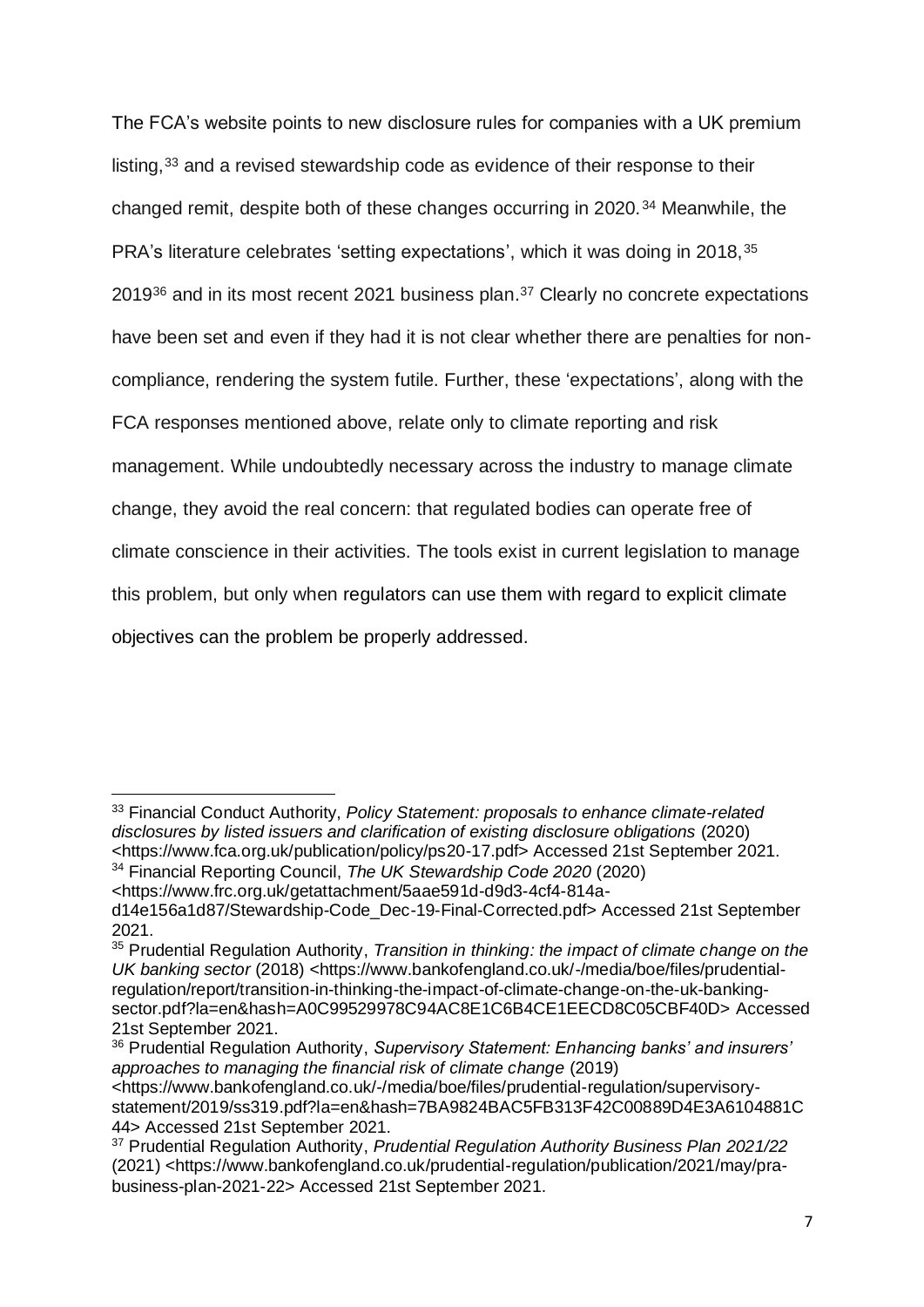### **II. Proposal**

For this section I will be cross referencing the draft legislation ('the proposal) in the Appendix.<sup>38</sup> The proposal centres on reform to the PRA for simplicities sake. It is submitted that concocting a simple enough metric around which the FCA could centre effective enforcement would be too difficult considering current climate legislation, which, as discussed, is at present simply targets set for many years in the future, instead of, say, the environment being considered a legal entity with unalienable rights.<sup>39</sup> Further, the PRA regulates around 1,500 banks, building societies and investment firms through control of regulated activities.<sup>40</sup> This provides an existing legislative mechanism to be utilised for climate purposes with just a minor tweak to the statute.

The primary purpose of the proposal is to amend the PRA's objectives found in the FSMA to enshrine climate conscience into the daily regulation of PRA-authorised persons. <sup>41</sup> Importantly, this provision does not simply align the PRA's general objective with government climate targets. Instead, it references specifically that which is already under PRA control (regulated activities) and obliges the body to reduce emissions resulting from said activities in a manner consistent with the remaining provisions of the proposal, which sets out the specifics of how. Note that

<sup>&</sup>lt;sup>38</sup> The Corporate Climate Conscience Act 202X, starting at page 16.

 $39$  An example of this would be Te Urewera National Park in New Zealand, which in 2014 was granted legal personhood by the New Zealand government.

<sup>&</sup>lt;sup>40</sup> Regulated activities are defined in section 22A of the Financial Services and Markets Act 2000. For the scope of PRA regulation see the Financial Services and Markets Act 2000 (PRA-regulated Activities) Order 2013, SI 2013/556, which specifies that certain regulated activities set out in the Financial Services and Markets Act 2000 (Regulated Activities) Order 2001, SI 2001/544 are PRA-regulated activities.

<sup>41</sup> The Corporate Climate Conscience Act 202X, section 1.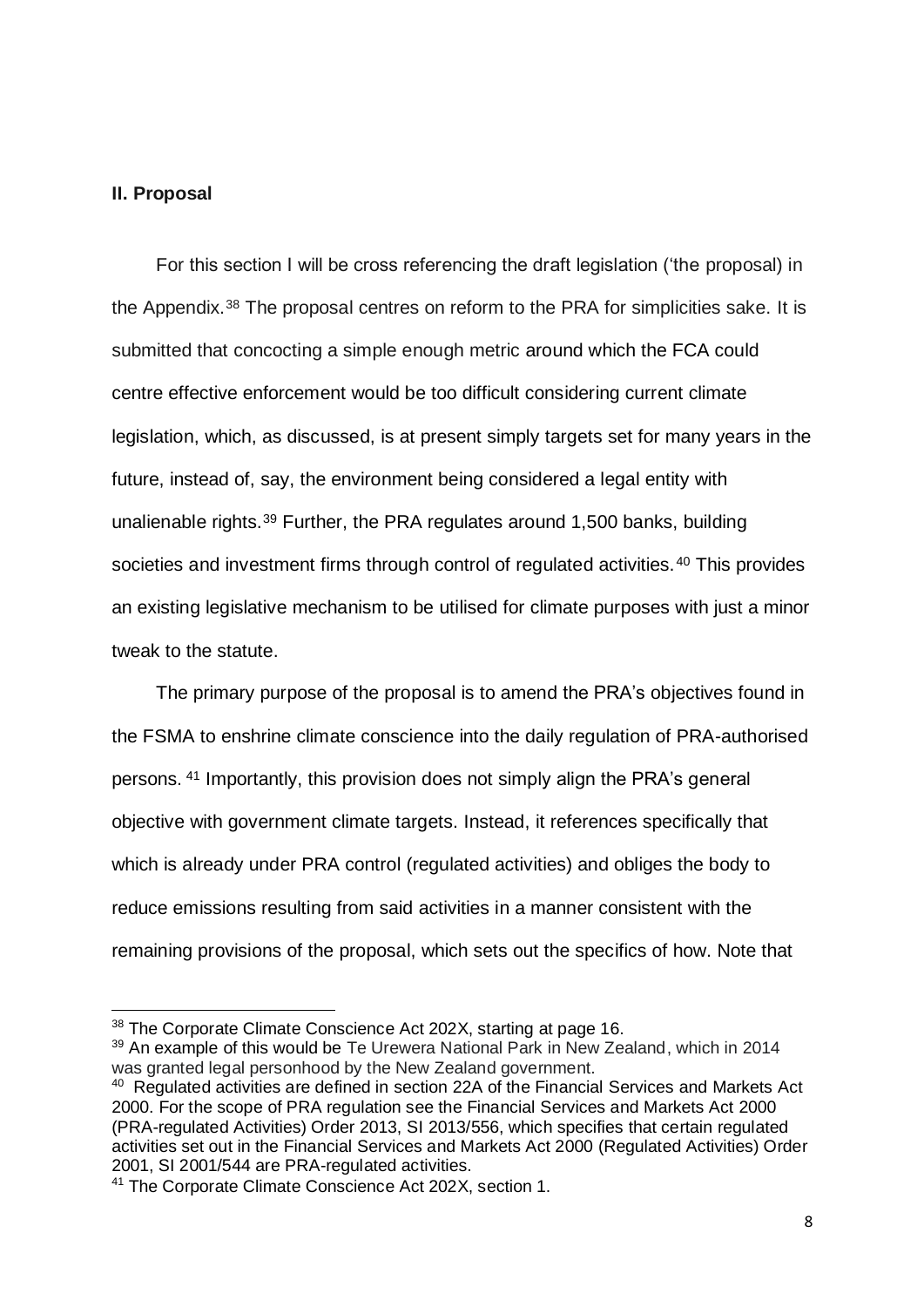the provision is inserted alongside those dictating how the PRA advances its general objective. <sup>42</sup> They seek to avoid the adverse effect of the business and failure of PRAauthorised persons on the stability of the UK financial system. The provision goes on to state 'adverse effects… may result from the disruption of the continuity of financial services'.<sup>43</sup> It is submitted that climate change poses a real threat to the disruption of the global economy not just that of the UK. Obvious examples are the destruction of physical assets or disruption of projects in increasingly frequent extreme weather events. Dramatic variation in share value as a result could provide just as much uncertainty. Preventing the worst effects of climate change by modifying practices which perpetuate it will lead to a sounder and more certain economy.

The first element of 'how' emissions from regulated activities will be reduced is to provide for specific climate supervision by the PRA.<sup>44</sup> This is based on an existing duty<sup>45</sup> meaning systems are already in place, but will ensure separate records are maintained to matters pertaining to the PRA's other objectives. Finally in Part 1 is the direct duty to cooperate with the CCC regarding this data.<sup>46</sup> This will ensure Part 2 of the proposal operates smoothly.

Part 2 delineates amendments to the Climate Change Act 2008, specifically relating to the CCC's duties. The provision $47$  is modelled on how the CCC were to record emissions for shipping and aviation industries for the Sixth Budget.<sup>48</sup> It obliges the CCC to include financial services in their budgetary recommendations and policy. Importantly, subparagraph 4 states the CCC must devise specific emissions quotas

 $42$  The FSMA 2000, sections 2B(3)(a) and (b).

<sup>43</sup> The FSMA 2000, section 2B(4).

<sup>44</sup> The Corporate Climate Conscience Act 202X, section 2.

<sup>45</sup> The FSMA 2000, section 2K.

<sup>46</sup> The Corporate Climate Conscience Act 202X, section 3.

<sup>&</sup>lt;sup>47</sup> The Corporate Climate Conscience Act 202X, section 4.

<sup>48</sup> The Climate Change Act 2008, section 35.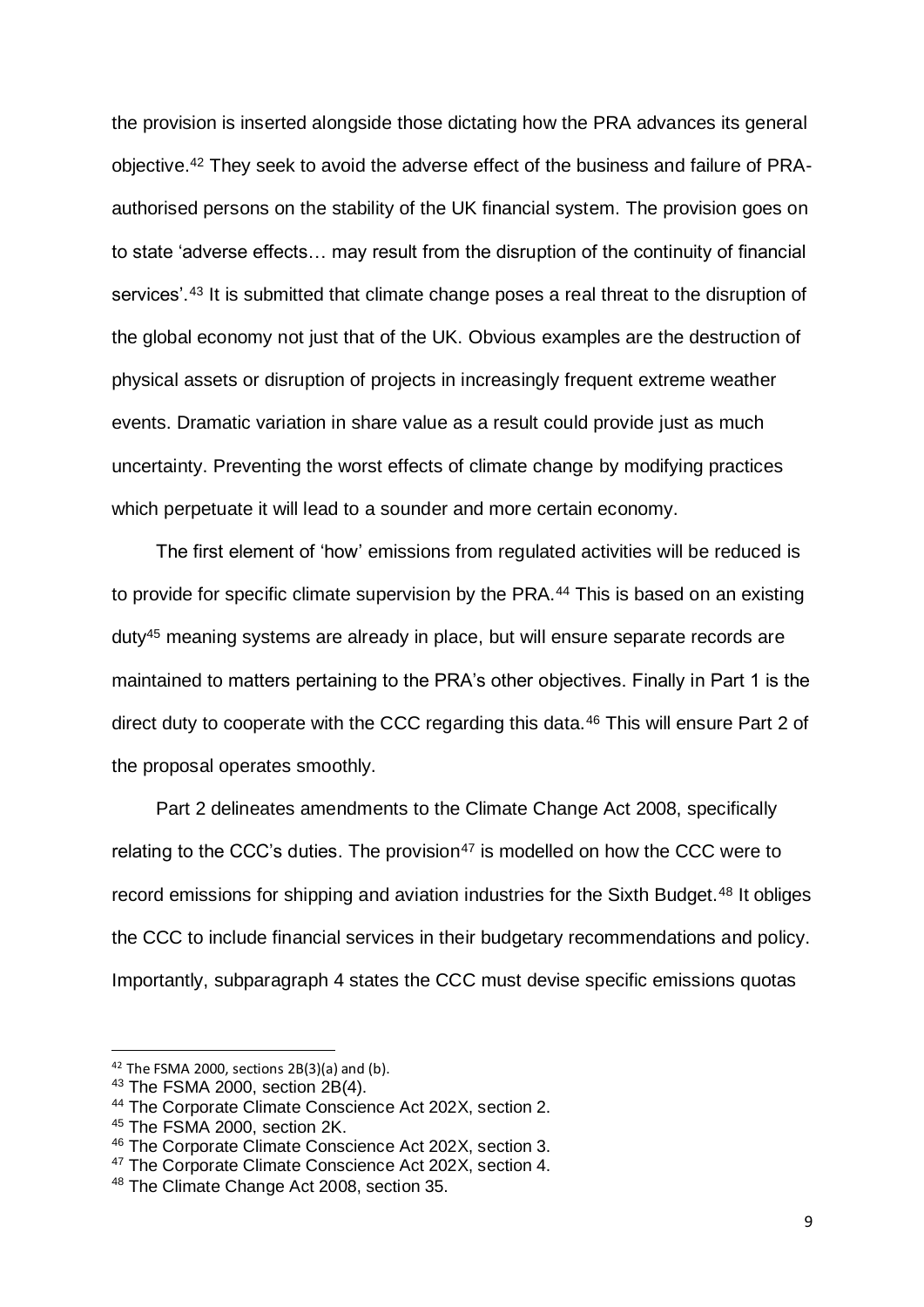for regulated activities for each budgetary period. This is so the figures do not get lost among overarching targets and it will provide a metric against which to measure success or failure of PRA-authorised persons. While this would still suffer from lack of legal force akin to the CCC's other proposals, the remaining provisions compensate for this by providing a carrot and stick approach to enforcement.

Parts 3-5 include the provisions which will make this proposal effective. Firstly, Part 3 subjects all PRA-authorised persons to mandatory climate reporting obligations.<sup>49</sup> This will begin the process of data collection which will inform the enforcement provisions. The reports must be updated annually so progress can be regularly monitored against CCC quotas provided for in Part 2. Note the requirement to publish reports.<sup>50</sup> This will add external pressure on PRA-authorised persons as the general public increasingly becomes more environmentally conscious. Section 6 dictates the contents of the report. This section is modelled on strategic reporting per Chapter 4A of the Companies Act 2006. Crucially, in sub paragraph 4, Scope 3 emissions must be included.<sup>51</sup> Scope 3 emissions include 'indirect emissions from sources that are not owned and not directly controlled by the reporting company'.<sup>52</sup> This is in direct response to government plans to introduce mandatory reporting by 2025 that doesn't include Scope 3 emissions, which is too little and too late.<sup>53</sup>

<sup>51</sup> The Scope system was introduced by the World Research Institute in 2001 in *The Greenhouse Gas Protocol: Corporate Accounting and Reporting Standard* <https://ghgprotocol.org/sites/default/files/standards/ghg-protocol-revised.pdf> accessed 19<sup>th</sup> September 2021.

<sup>49</sup> The Corporate Climate Conscience Act 202X, section 5.

 $50$  Ibid, section  $5(4)$ .

<sup>52</sup> Deutsche Bank, *What are Scope 3 emissions and why are they important?* (2021) <https://www.dbresearch.com/PROD/RPS\_EN-

PROD/PROD0000000000518185/What\_are\_Scope\_3\_emissions\_and\_why\_are\_they\_impo rt.pdf?undefined&realload=xgfg~SrY65NCVQoGgBtVhwYzNfiO7QHYyyMsGuShufRHevS6k BUxQ8su0l~wlhuW> Accessed 19th September 2021.

<sup>53</sup> HM Treasury, Department for Business, Energy & Industrial Strategy and Department for Work & Pensions, *A Roadmap Towards Mandatory Climate-related Disclosures* (2020)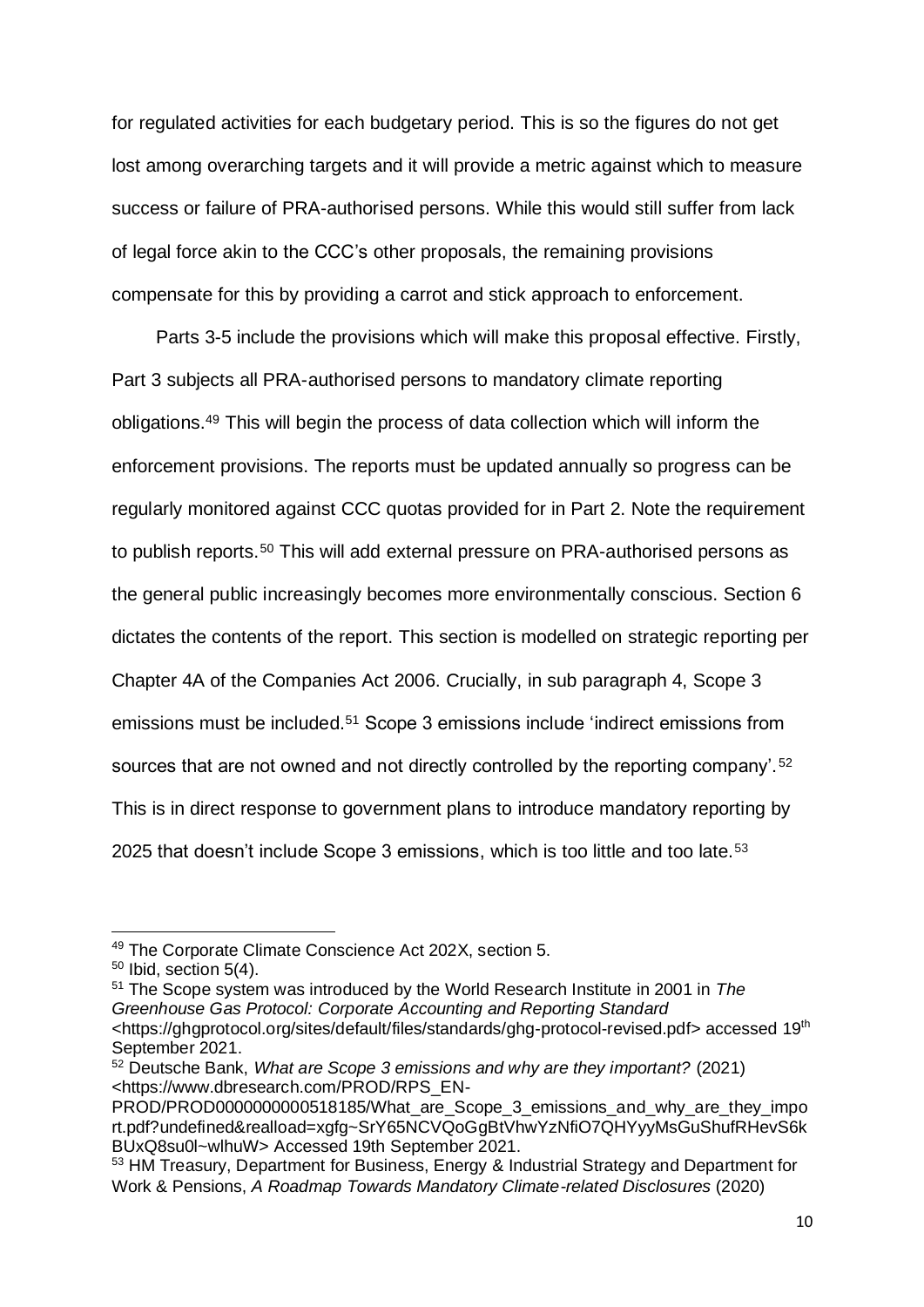Part 4 imposes a duty on the Treasury to prepare incentives for compliance. This is purposefully vague to avoid future governments being bound by specific policy whilst still having to adhere to the overarching duty to provide incentives specific enough to offer certainty for business.<sup>54</sup> Regular updates will allow for inclusion of new government strategy and new technologies as they emerge.

Finally, Part 5 delineates the enforcement process. These provisions are adapted from those assigned to the Office for Environmental Protection in the Environment Bill currently at its third reading in the House of Lords. <sup>55</sup> The system is straightforward and fair, and deemed effective enough to be in the process of being enacted in the Environment Bill. One notable removal was a qualification of when and decision notices could be issued, when there were 'serious' faults.<sup>56</sup> It is submitted that any breach of these provisions in light of the climate crisis is serious, and harsh censure should be used as a precaution.<sup>57</sup> In contrast to the provisions on

<sup>55</sup> Environment Bill, most recent draft publication:

<sup>&</sup>lt;https://assets.publishing.service.gov.uk/government/uploads/system/uploads/attachment\_d ata/file/933783/FINAL\_TCFD\_ROADMAP.pdf> Accessed 18th September 2021.

<sup>54</sup> Currently, government strategy falters for lack of specificity. This is clear in the announcement of a Green Bond with no official release date, no description of the price or return rate, and no plans for management of the proceeds. It is hoped the annual updates will put pressure on providing certainty for business. For a description of the current progress concerning the Green Bond, see:

HM Treasury and the UK Debt Management Office, *UK Government Green Financing Framework* (2021), p. 10

<sup>&</sup>lt;https://assets.publishing.service.gov.uk/government/uploads/system/uploads/attachment\_d ata/file/1002578/20210630\_UK\_Government\_Green\_Financing\_Framework.pdf> accessed 12th September 2021.

<sup>&</sup>lt;https://bills.parliament.uk/publications/42717/documents/683> accessed 18th September 2021.

These provisions in the original Bill (ss. 32-42) were very well drafted but only applied to public institutions. I have removed the references to judicial review for obvious reasons and also a complaints procedure by members of the public as the PRA and CCC can manage that accordingly.

 $56$  EG: The Environment Bill, section  $36(1)(b)$ .

<sup>&</sup>lt;sup>57</sup> In this I refer to the precautionary principle described by the Supreme Court of the Netherlands in the case of *Urgenda Foundation v The State of the Netherlands*. The principle in essence means that more far-reaching measures should be favoured over less intrusive measures, in light of uncertainty surrounding global temperature rises even if Annex I countries (industrialised nations) achieve envisaged reductions in the proposed timeframes.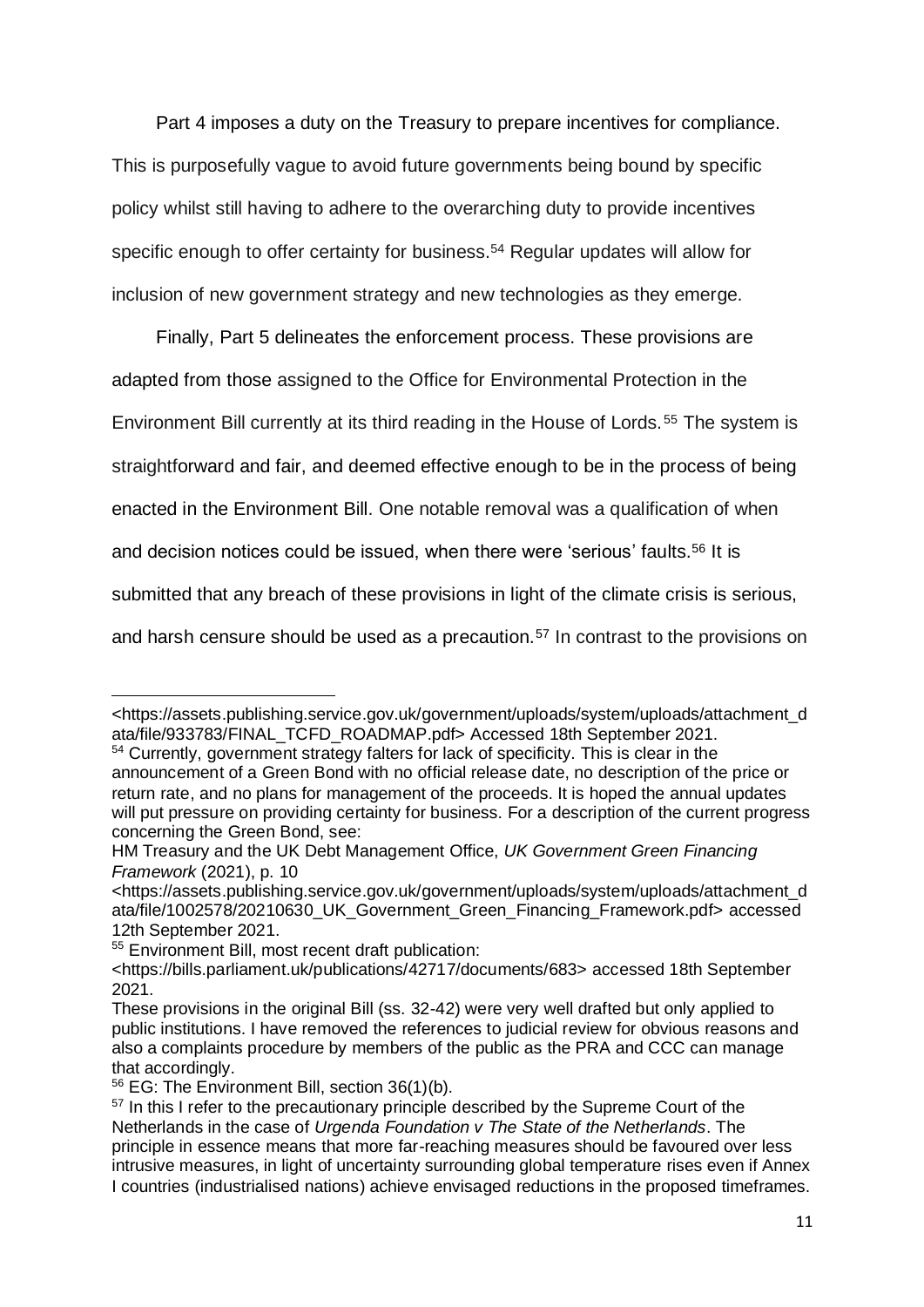incentives it is necessary to include specific penalties in the Act itself.<sup>58</sup> They are arguably not political unlike financial strategy, but are mostly powers that the PRA already has; the proposal just gives the PRA explicit authorisation to use them for failing to 'comply with the provisions of this Act'.<sup>59</sup>

### **III. Justification**

There are six reasons I think this proposal is worthwhile. The first is necessity. The IPCC report points to nothing other than urgent wholesale reform of human behaviour. This is obvious in the global financial system from the RAN report of activities since the Paris Agreement. Current regulation of financial services in this country is inadequate and facilitates further market failure; this must change.

The second is cohesion. The proposal will provide a single tool through which governments can prepare, publish and implement green financial strategy. The current approach is scattered and piecemeal. It will also prevent existing domestic legislation and international commitments regarding emissions from being undermined, making the law more effective.

Thirdly, the proposal is simple. All changes utilise existing institutions and mirror existing processes, meaning the effects of the change will be minimal to ordinary operations of the CCC and the PRA. Much will be novel for PRA-authorised persons, but it is high time that they took some responsibility in resolving a crisis they

For an English translation of the judgement, see <http://www.urgenda.nl/wpcontent/uploads/ENG-Dutch-Supreme-Court-Urgenda-v-Netherlands-20-12-2019.pdf> Accessed 18th September 2021.

<sup>58</sup> The Corporate Climate Conscience Act 202X, section 15.

<sup>&</sup>lt;sup>59</sup>The Corporate Climate Conscience Act 202X, section 9. This essentially means failing to abide by the PRA's new climate objective provided for by section 1 of this proposal.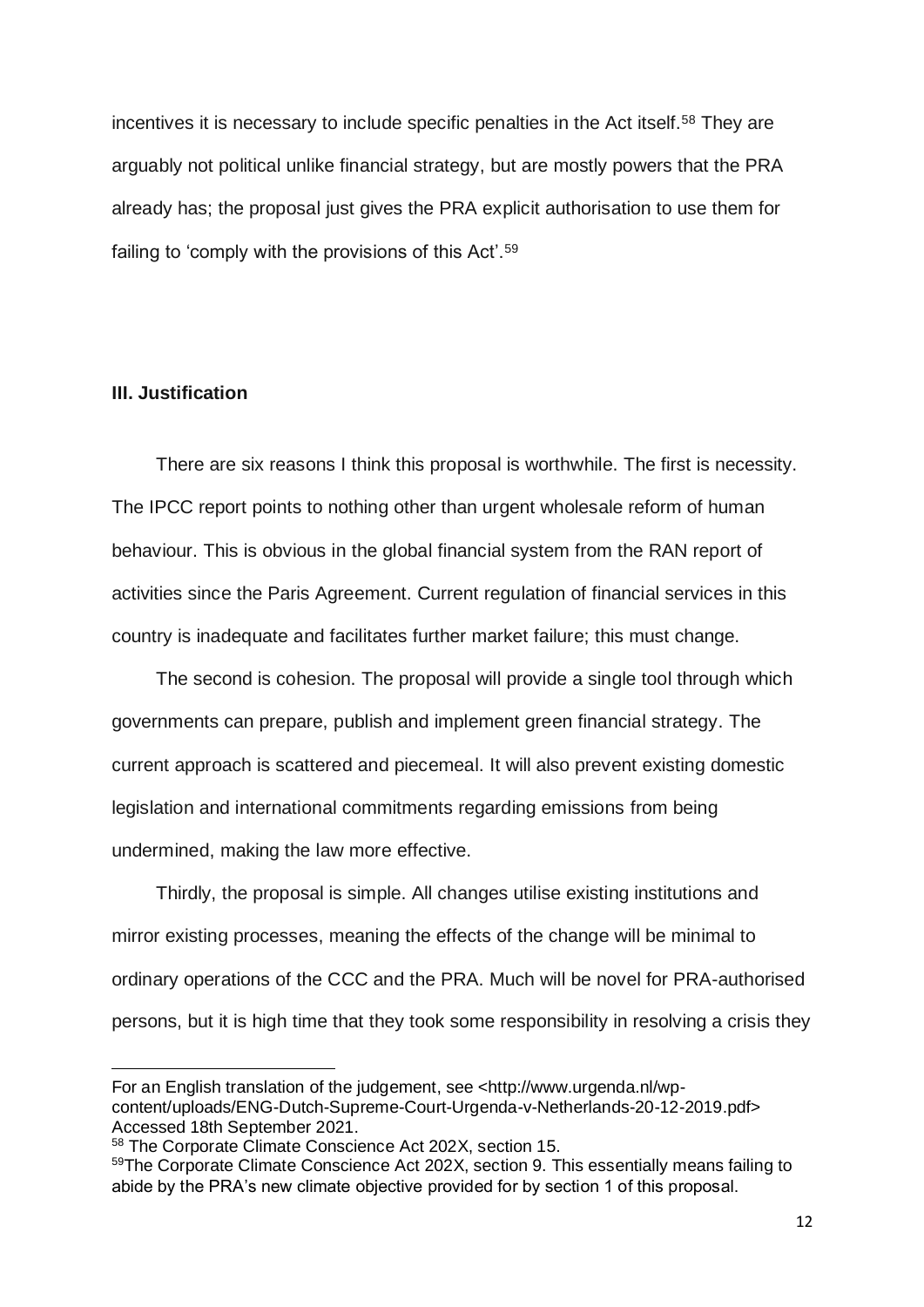helped perpetuate. Emblematic of this is the PRA's new objective reinforcing not replacing its existing objectives.

Fourthly, it is economically astute. The simplicity and lack of new institutions means implementing this change will be relatively cheap, though the PRA may need more staff to manage its increased responsibilities. Most importantly, there is consensus that the economy will benefit from a transition to net zero.<sup>60</sup> Indeed, compared to the cost of climate breakdown there really is no choice.<sup>61</sup> Divestment from fossil fuel companies will be beneficial to financial stability, as evidenced by sustainable investment funds performing less badly than the market in the initial downturn resulting from the COVID-19 pandemic.<sup>62</sup> The process will also be gradual in line with devised quotas, to avoid economic problems such as stranded assets or rapid transitioning causing collapses in asset markets, as theorized by Hyman Minsky.<sup>63</sup> Quick implementation of strategy will also help the UK compete on the world stage regarding green finance which, at present, it is not.<sup>64</sup>

<sup>63</sup> OMFIF, *Tackling Climate Change* (2020) <https://www.omfif.org/wpcontent/uploads/2020/02/Tackling-Climate-Change.pdf> Accessed 22nd September 2021.

<sup>60</sup> For example see, Climate Change Committee, *Economic impact of the Sixth Carbon Budget* (2020) <Economic impact of the Sixth Carbon Budget (Cambridge Econometrics) - Climate Change Committee (theccc.org.uk)> Accessed 2nd October 2021, which estimates GDP growth of 2-3%; or HM Government, *Government Response to the CCC's progress report to Parliament 2020* (2020)

<sup>&</sup>lt;https://assets.publishing.service.gov.uk/government/uploads/system/uploads/attachment\_d ata/file/928005/government-response-to-ccc-progress-report-2020.pdf> Accessed 2nd October 2021, which states up to 2 million jobs could be created, a £27 billion contribution to the economy by the low carbon sector as well as £26 billion in exports by 2050, p. 7.

 $61$  Christian Aid reported that in 2020 alone, 10 climate influenced disasters were responsible for over \$1.5 billion each: Christian Aid, *Counting the Cost of 2020: a year of climate breakdown* (2020) <https://www.christianaid.org.uk/resources/our-work/counting-cost-2020year-climate-breakdown> Accessed 25th September 2021. This does not even consider a complete collapse of existing systems which would, of course, be disastrous. <sup>62</sup> *The Road to Net Zero Finance* (2020), p.11.

<sup>&</sup>lt;sup>64</sup> For example, the UK has yet to release any Green Bonds, whereas China has had a green credit policy in place since 2007, and in 2018 alone issued at least US\$5.9 billion of green bonds: Climate Bonds Initiative and China Central Depository & Clearing Company, *China Green Bond Market* (2018), p. 7. < https://www.climatebonds.net/files/reports/chinasotm\_cbi\_ccdc\_final\_en260219.pdf> accessed 25th September 2021.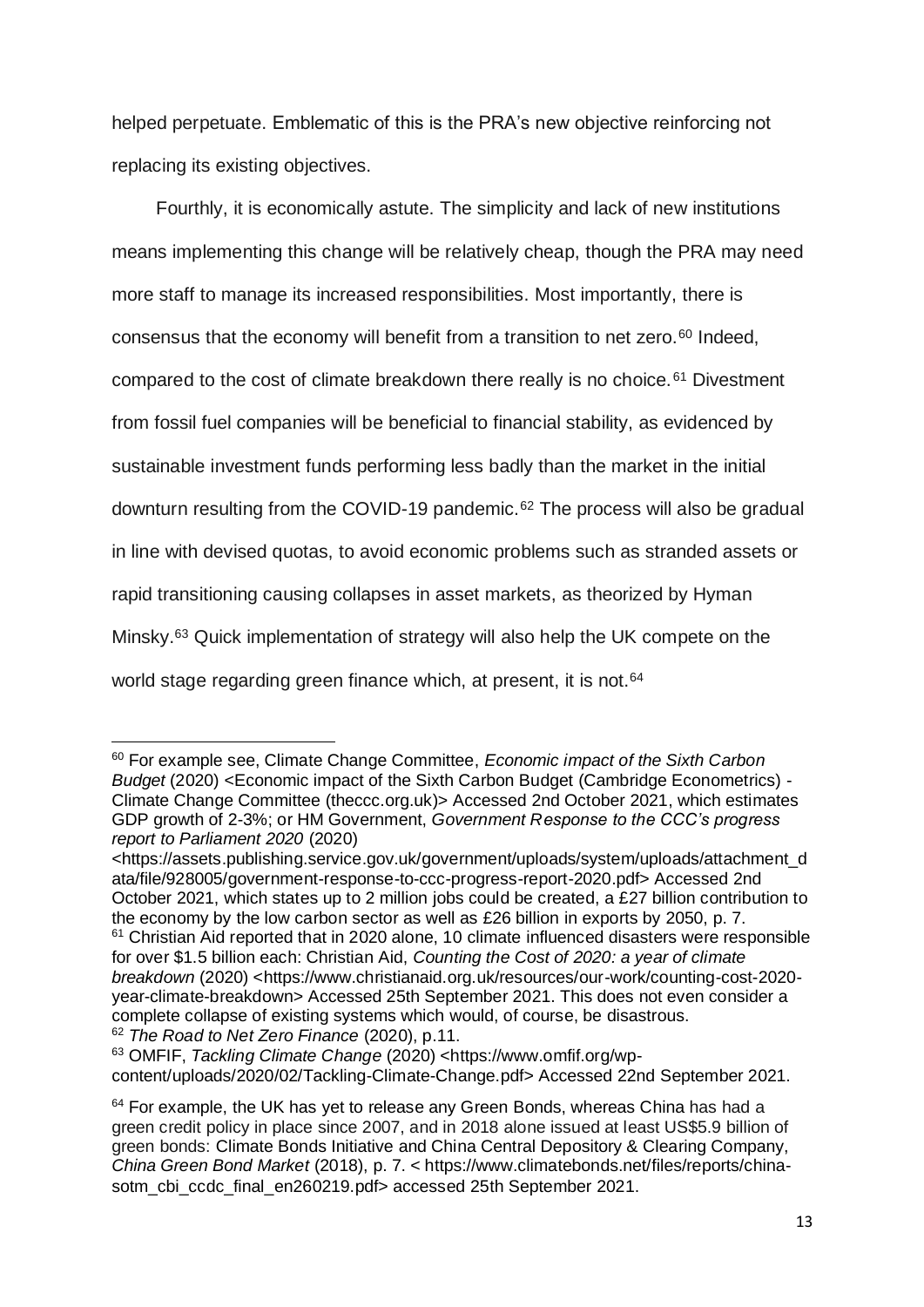The fifth reason is that it will be effective. Banks are focused on profit and competition. Being penalised in the ways described in the proposal will impact their business significantly. The minimum period for censure is a year, <sup>65</sup> and the possibility of sanction and losing out on access to incentives could severely affect profit margins. Additionally, it will prevent banks from hiding behind empty climate promises and voluntary schemes which lack substance. The CCC has said 'to meet future carbon budgets and the net zero target for 2050 will require governments to introduce more challenging measures', and this is just that.<sup>66</sup>

The sixth and final reason relates to the UK's global role. Former Environment Secretary Michael Gove said in 2020 that because of the industrial revolution the UK has a 'moral responsibility' to lead global action on climate change. <sup>67</sup> The UK has the means to act and a moral obligation to do so. These measures will be just the beginning; what is needed is global consensus regarding regulating financial services for it to be effective. By taking the first step the UK can begin the necessary process that will result in global alignment and joint action to prevent severe climate consequences.

### **IV: Conclusion**

Global financial services are in desperate need of climate regulation. This proposal suggests simple yet effective reform to existing legislation that would

<sup>&</sup>lt;sup>65</sup> The Corporate Climate Conscience Act 202X, section 15(3).

<sup>66</sup> The Committee on Climate Change, *Advice on Reducing the UK's Emissions* <https://www.theccc.org.uk/about/our-expertise/advice-on-reducing-the-uks-emissions/> Accessed 10th September 2021.

<sup>67</sup> Carbon Brief, *Industrial revolution means UK has moral revolution to lead on climate change, Michael Gove says* (2020) < https://www.carbonbrief.org/daily-brief/industrialrevolution-means-uk-has-moral-responsibility-to-lead-on-climate-change-michael-govesays> Accessed 28th September 2021.